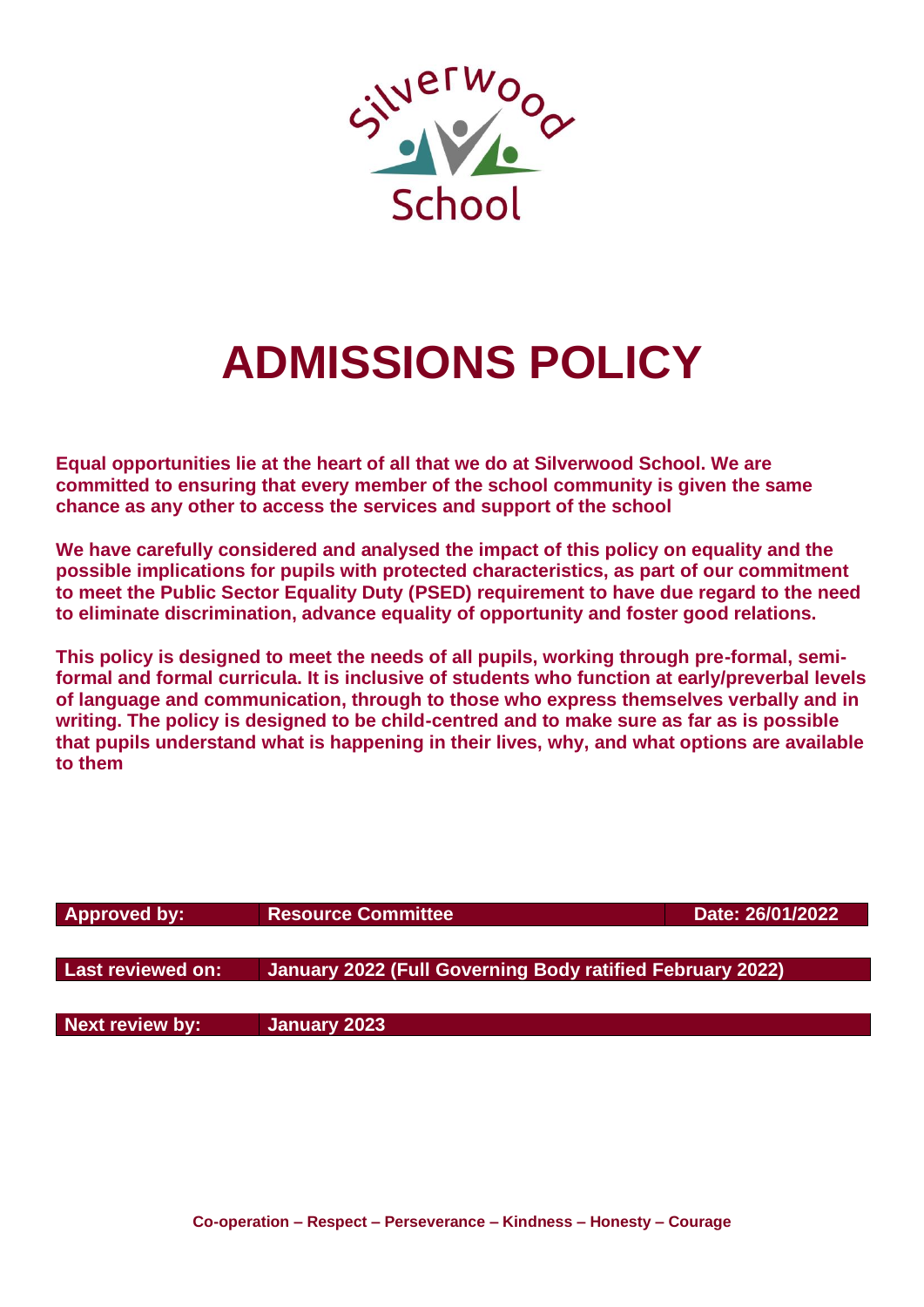## **1. Introduction**

This policy refers to admission to Silverwood School.

Whilst all schools are required to have an Admissions Policy governing the criteria for pupil selection and the process involved, the facts governing pupil admission for a special school, such as Silverwood School, are complex and vary from case to case. All special school admissions are made through referral by the Local Authority (LA) and places cannot be offered directly by the school.

## **2. Refusal of Admission**

The Governors reserve the right to refuse admission in the following cases:

- The agreed places number is fully subscribed and admitting pupils over this number would be incompatible with the provision of efficient education or the efficient use of resources.
- Where the school would be unable to meet the needs of the pupil in terms of specialist resources, levels of care, therapies and expertise as laid out in their EHCP.
- Where the admission of a pupil would compromise the health and safety of pupils and/or staff within the school or would seriously compromise or disrupt the education of pupils already within the school: admission 'would be incompatible with the provision of efficient education for other children' - *SEND Code of Practice 2015*.

The refusal of admission is delegated by the Governing Body to the Executive Headteacher, although the right of appeal remains with the LA.

## **3. Policy Overview**

Admission to Silverwood School will be by way of an Education Health and Care Plan (EHCP). All referrals to Silverwood School should come from Statutory SEND Services, Department for Children and Education, and Wiltshire Council, following discussion by the LA's Assessment Panel. This applies to all referrals for admission, both from Wiltshire and from other authorities, including Swindon. Wiltshire LA, as the admitting and funding authority, need to be aware of all referrals and to approve them before they can proceed further. If the school is approached directly by another authority, another school or a parent, the LA should be contacted in the first instance. All LAs are required to consult with Silverwood School before naming it in a pupil's EHCP. Once Silverwood School is named in a pupil's EHCP, the school is under a legal duty to admit the pupil.

#### **4. Silverwood School**

Silverwood School caters for pupils with Special Educational needs that cannot be met in mainstream provision. Silverwood School caters for three hundred and sixty pupils from the ages of three to nineteen.

Silverwood School has three campuses: Chippenham, Rowde and Trowbridge, including an associated post-16 provision which is linked to Chippenham Campus.

There is extensive new building work planned for Silverwood School and due for completion in Autumn 2023. This will focus predominantly at the Rowde Campus for additional provision to cater for a wider range of ages and needs.

Each campus caters for specific needs and, therefore, Silverwood School will offer provision at the most appropriate campus to meet pupil need. Where provision is not offered at the closest campus to where the pupil lives, this will be shared with the LA. Where a preference for a campus is named this will be taken into consideration but Silverwood cannot guarantee to accommodate this preference. Campus designation will be reviewed annually.

A pupil may be considered for a place at Silverwood School if:

• They are between three and nineteen years of age.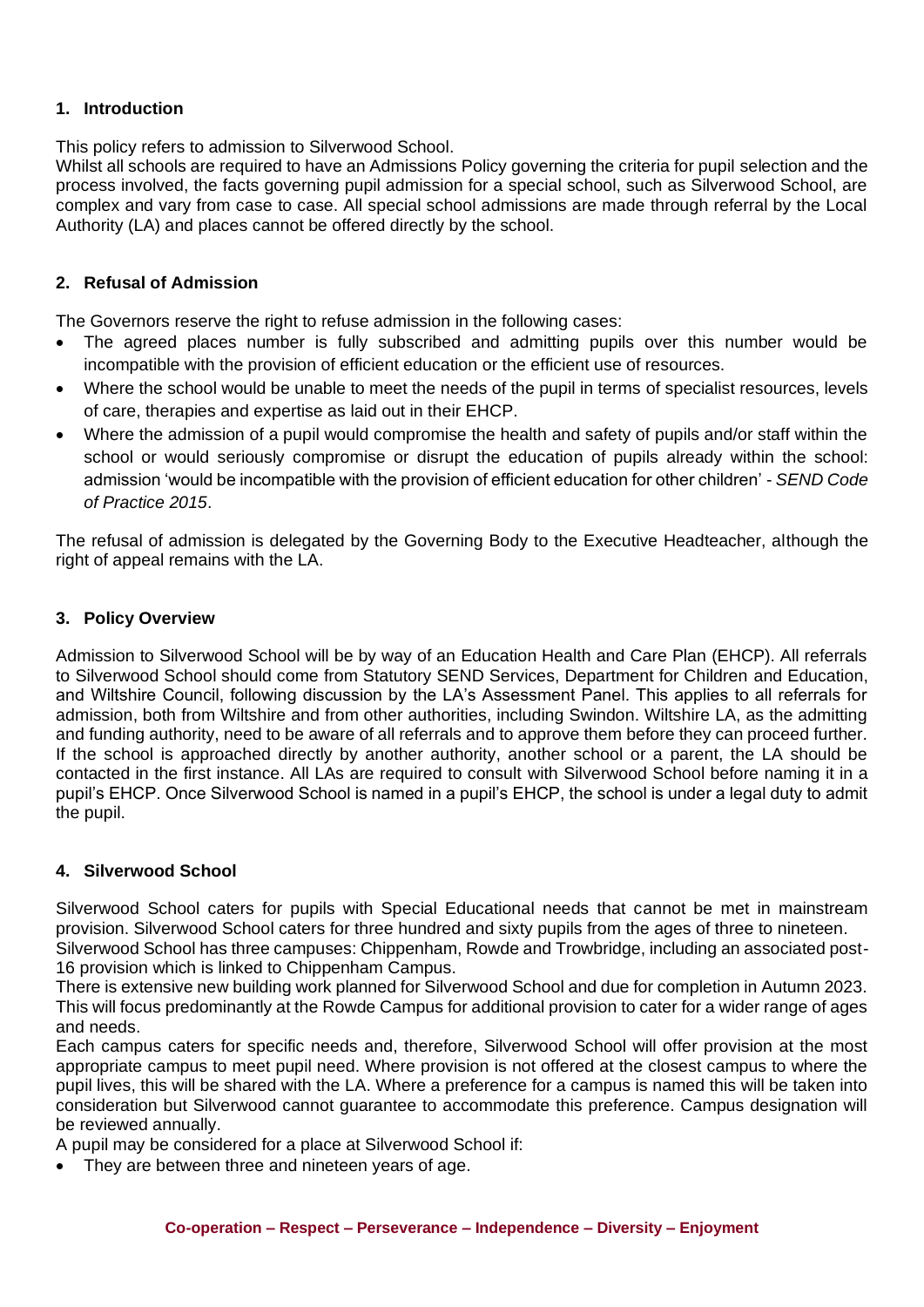- They have an EHCP.
- They have Profound and Multiple Learning Difficulties (PMLD).
- They have severe and complex cognition and learning needs (SLD/ MLD).
- They have severe or complex Autistic Spectrum needs (AS).
- They have other diagnoses or needs which make it incompatible for another setting to meet.
- All reasonable steps and adjustments have been taken to try to meet the pupil's needs in the prior educational setting or through the EHCP naming Silverwood School before nursery or school entry.
- Learning levels and curriculum needs can only be accommodated in a specialist school setting.
- The LA approaches the school for an assessment placement.

## **1.1 Chippenham Campus**

Chippenham Campus can make provision for up to seventy-eight pupils from the ages of three to nineteen. Chippenham Campus meets the needs of learners with a range of complex needs. This includes learners with PMLD, SLD and complex AS.

Poplar College, for Years 12 -14, is one mile away from the main campus. The site supports young people in understanding independent living and moving into adult life.

Chippenham Campus has ten classes in the main campus comprising of two Early Years and eight primary and secondary classes. There are two tutor groups at Poplar College.

## **2.1 Rowde Campus**

Rowde Campus can make provision for up to one hundred and seventy pupils from the ages of eleven to sixteen. Rowde Campus meets the needs of learners with a range of complex communication and interaction needs. This includes learners with SLD, MLD and AS.

Rowde Campus has sixteen classes. There are nine classes at Key Stage 3 (KS3) and four classes at Key Stage 4 (KS4), all broadly organised by year group. Class sizes are thirteen, with one class teacher and up to two teaching assistants. In addition to these classes, there are three mixed age classes: two in KS3 and one in KS4. These classes can cater for up to ten pupils and have one teacher and two teaching assistants.

#### **3.1 Trowbridge Campus**

Trowbridge Campus can make provision for up to eighty-six pupils from the ages of three to nineteen. Trowbridge Campus meets the needs of learners with a range of complex needs. This includes learners with PMLD, SLD and AS.

There are eleven classrooms on the main campus plus one Early Years' classroom, operating as a 'satellite provision' in a local primary school. The main campus has one Early Years class, three primary classes and two secondary and post-16 classes. There are two classes that focus on therapeutic learning (one primary and one secondary age), one post-16 age class and three other classes that focus on social communication across all key stages. Most classes are of mixed age.

#### **5. Exit Criteria**

In line with the SEND Code of Practice (2015), all EHCPs must be reviewed at least annually. This process ensures that pupils, parents and carers, the school, the LA and all other professionals involved, consider both the progress the pupil has made over the previous year and whether any amendments need to be made to the EHCP. Through this process, it may be established that the pupil's needs would be able to be better accommodated elsewhere. This may also include a transfer to another campus within Silverwood School. A pupil may be considered for placement in a specialist resource base or mainstream school when that pupil's special educational needs are no longer a barrier to accessing the curriculum of a mainstream setting and, there is sufficient evidence from professionals across agencies involved that the pupil would benefit from placement in a specialist resource base or mainstream school.